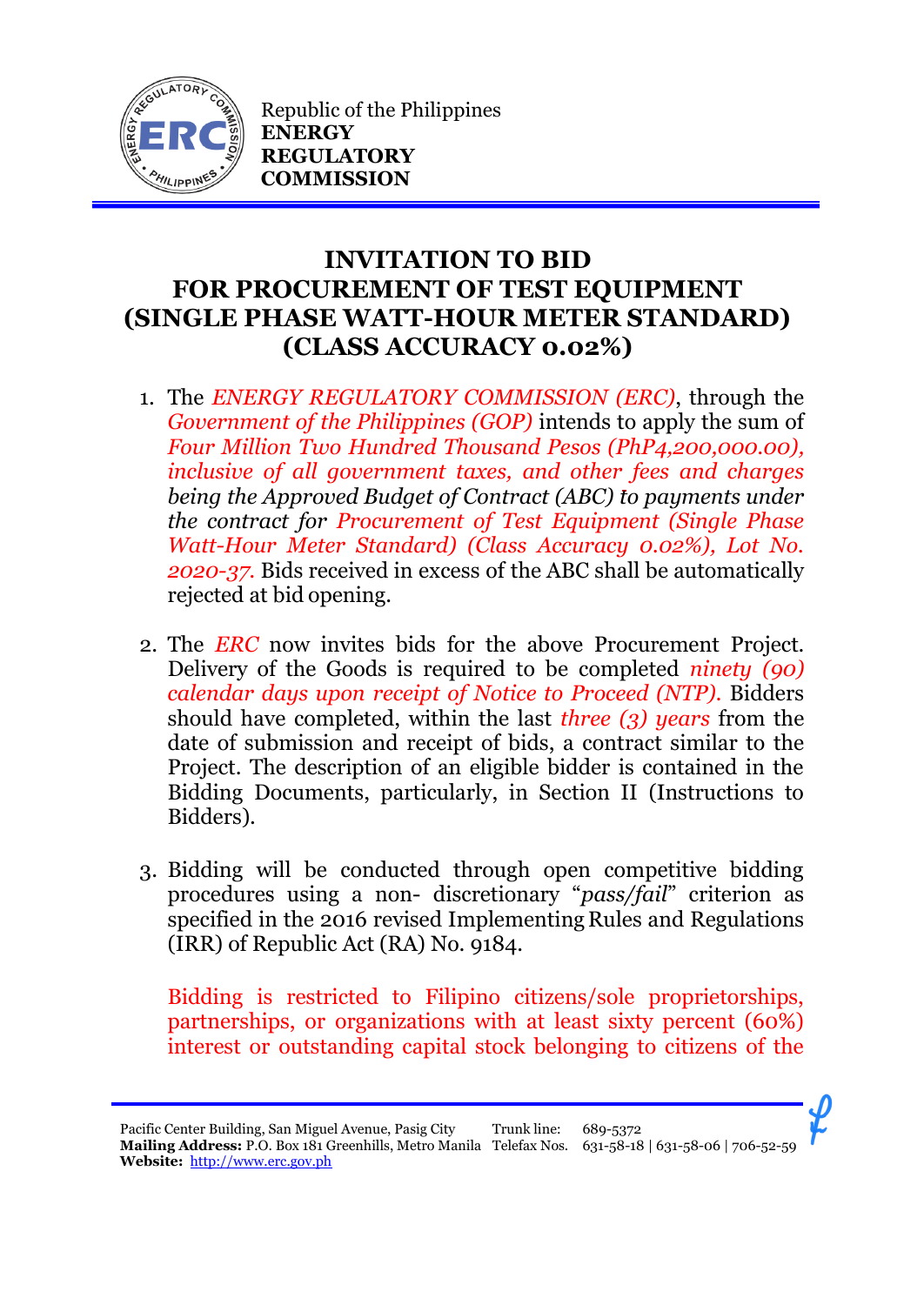Philippines, and to citizens or organizations of a country the laws or regulations of which grant similar rights or privileges to Filipino citizens, pursuant to RA No. 5183.

- 4. Prospective Bidders may obtain further information from *ERC BAC Secretariat* and inspect the Bidding Documents at the address given below during *Monday to Friday, 8:00 A.M. to 5:00 P.M*.
- 5. A complete set of Bidding Documents may be acquired by interested Bidders on *12 November 2020* from the given address and website(s) below *and upon payment of the applicable fee for the Bidding Documents, pursuant to the latest Guidelines issued by the GPPB, in the amount of Five Thousand Pesos (PhP5,000.00)*. The Procuring Entity shall allow the bidder to present its proof of payment for the fees *in person.*
- 6. The *ERC BAC* will hold a Pre-Bid Conference<sup>1</sup> , which shall be open to prospective bidders, on *20 November 2020, 1:00 P.M. through videoconferencing via MS Teams, which can be accessed through:*

https://teams.microsoft.com/l/meetupjoin/19%3ameeting\_MjhhYjE3OGQtM2E0Mi00MGQyLWE2MjktY2U2NmY 2ODYxY2Fi%40thread.v2/0?context=%7b%22Tid%22%3a%220f0dac9f-433c-41ba-9f57-42be6fe671a9%22%2c%22Oid%22%3a%22638c224b-aae0- 4a1f-95d8-6b417df5646d%22%7d

- 7. Bids must be duly received by the BAC Secretariat through manual submission at the office address indicated below on or before *04*  **December 2020, 12:00 P.M.** Late bids shall not be accepted. Bidders are requested to submit one (1) original and one (1) copy of their bids. Bidders are likewise requested to bring the originals of the documents submitted and present the same for comparison during the bid opening.
- 8. All Bids must be accompanied by a bid security in any of the acceptable forms and in the amount stated in **ITB** Clause 14.
- 9. Bid opening shall be on *04 December 2020, 3:00 P.M.* at the given address below. Bids will be opened in the presence of the